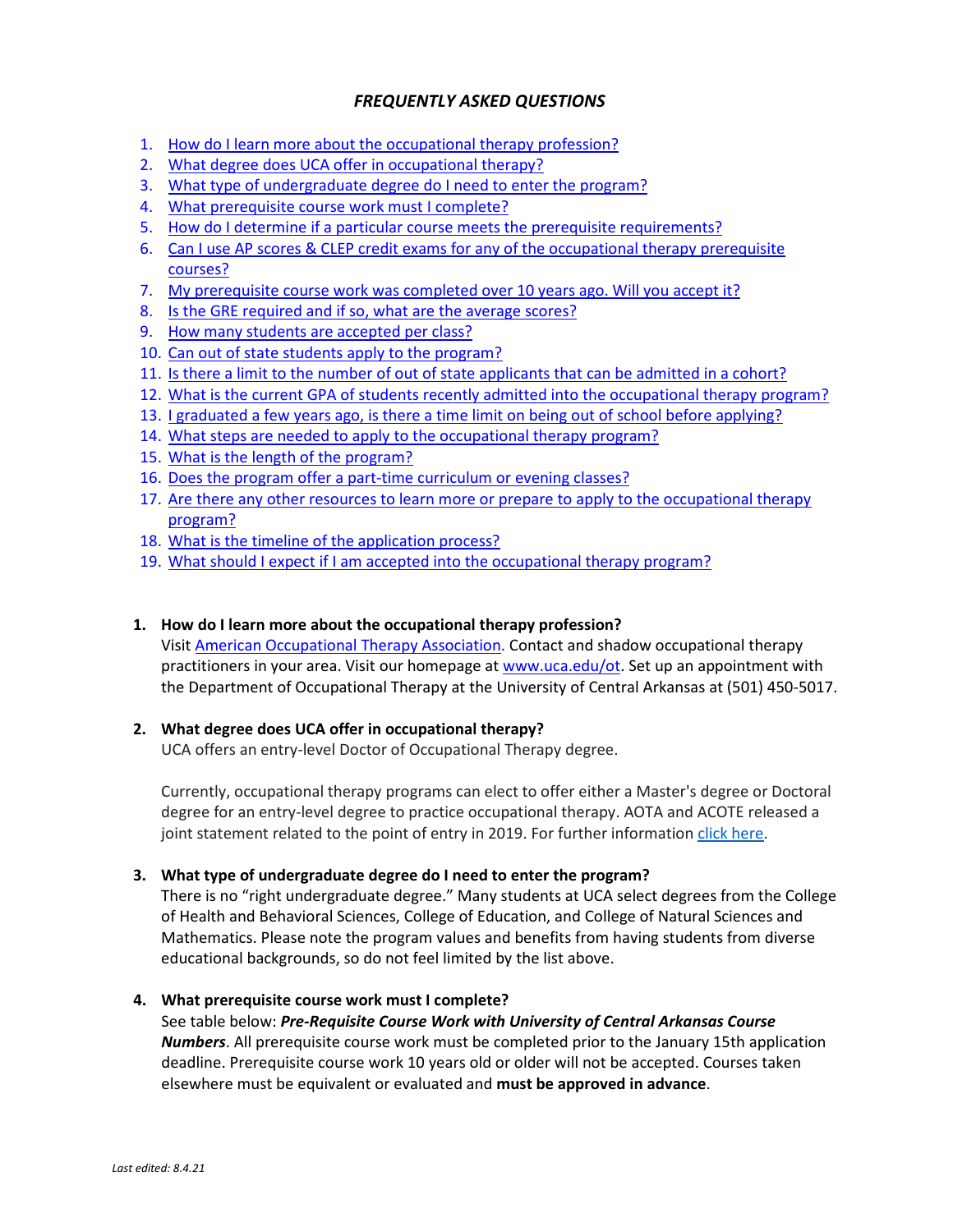| <b>Department of Occupational Therapy: Pre-Requisite Course Work</b><br>with University of Central Arkansas Course Numbers |        |  |
|----------------------------------------------------------------------------------------------------------------------------|--------|--|
| Structure & Function of the Human Body I (BIO 3406)                                                                        | 4 hrs  |  |
| Structure & Function of the Human Body II (BIO 3407)                                                                       | 4 hrs  |  |
| Physics (PHYS 1405 or PHYS 1410; for 1410 [ACTS: PHYS2014])                                                                | 4 hrs  |  |
| <b>Medical Terminology (HSC 3123)</b>                                                                                      | 1 hrs  |  |
| Sociology (SOC 1300 [ACTS: SOCI1013]) or Anthropology (ANTH 1302 [ACTS:<br><b>ANTH1013])</b>                               | 3 hrs  |  |
| Abnormal Psychology (PSYC 4320)                                                                                            | 3 hrs  |  |
| Lifespan Development (FACS 2341) or Developmental Psychology (PSYC 2370 [ACTS:<br><b>PSYC2103])</b>                        | 3 hrs  |  |
| Statistics (PSYC 2330 or SOC 2321 or MATH 2311; for MATH 2311 [ACTS: MATH2103])                                            | 3 hrs  |  |
| <b>Total Prerequisites</b>                                                                                                 | 25 hrs |  |

#### **5. How do I determine if a particular course meets the prerequisite requirements?**

Prior to contacting the university, visit the Arkansas Course Transfer System. If your university/college is not represented on the ACTS page, or if you are from out of state, you may contact the Department of Occupational Therapy at (501) 450-5017.

**6. Can I use AP scores & CLEP credit exams for any of the occupational therapy prerequisite courses?** 

No. These course exams are not allowed to satisfy occupational therapy prerequisite requirements. Letter grades of A, B, or C must be shown in order to calculate the prerequisite GPA. Since the grade from the scores appear as "CR" meaning credit on your transcript, they are not sufficient for calculating the prerequisite GPA.

**7. My prerequisite course work was completed over 10 years ago. Will you accept it?**  No. Prerequisite course work 10 years or older will not be accepted.

# **8. Is the GRE required and if so, what is the average score?**

Yes. All applicants must take and receive a score on the GRE revised general test (August 2011) and GRE Writing. We will not accept a GRE test before August 2011. Please request that scores be sent to **OTCAS, GRE code 7416**.

| Cohort | <b>GRE</b><br>Average<br>(Verbal) | <b>GRE</b><br>Average<br>(Quantitative) | <b>GRE</b><br>Average<br>(Writing) |
|--------|-----------------------------------|-----------------------------------------|------------------------------------|
| 2022   | 148.19                            | 146.94                                  | 3.81                               |
| 2023   | 149.30                            | 147.22                                  | 3.80                               |
| Avg.   | 148.75                            | 147.08                                  | 3.81                               |

The following table provides average GRE scores for the last 3 years.

# **9. How many students are accepted per class?**

Maximum 48 students are selected annually.

- **10. Can out of state students apply to the program?**  Yes.
- **11. Is there a limit to the number of out of state applicants that can be admitted in a cohort?**  No.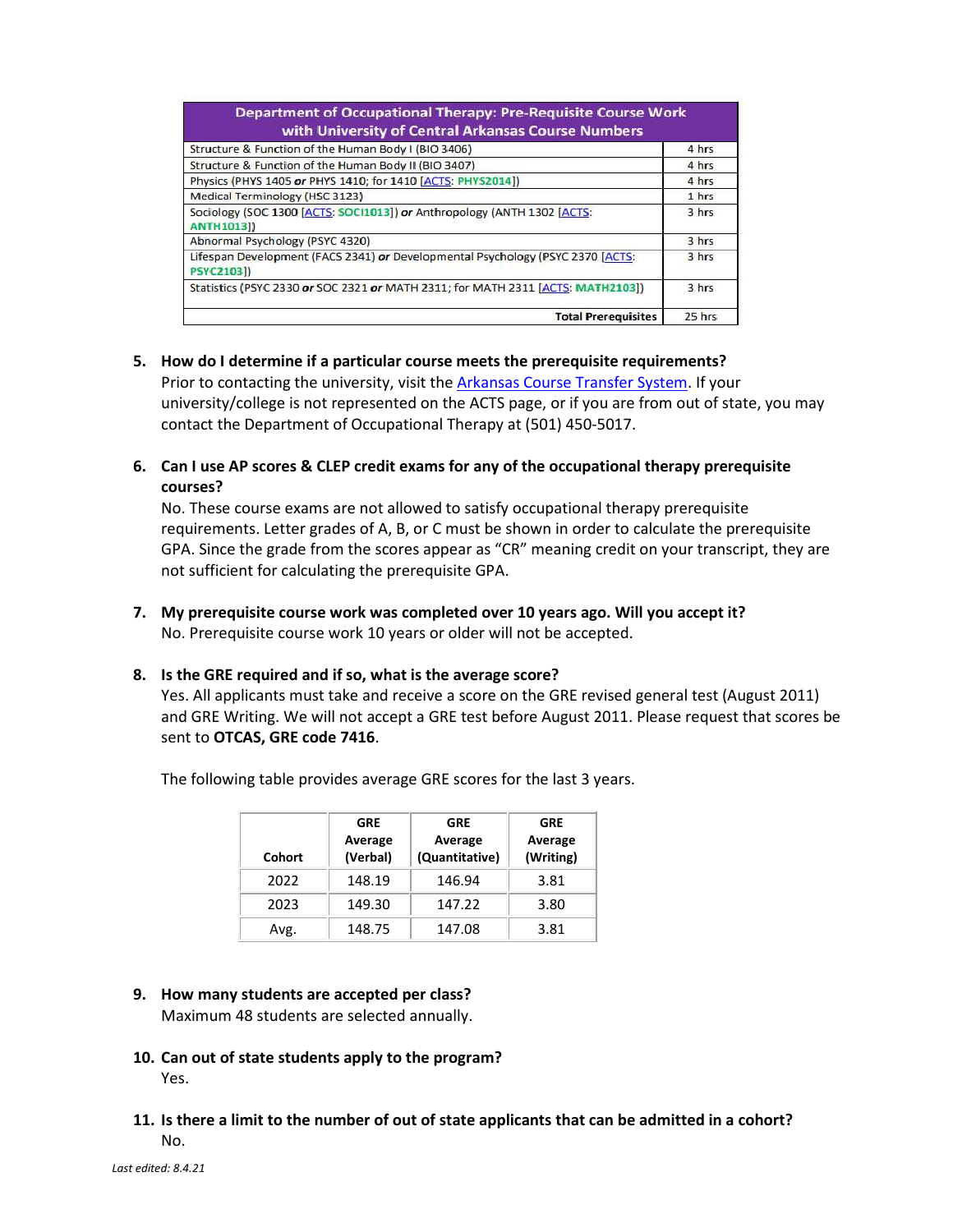| Cohort: | <b>Average Cumulative GPA (Accepted)</b> | <b>Average Prerequisite GPA (Accepted)</b> |
|---------|------------------------------------------|--------------------------------------------|
| 2022    | 3.78                                     | 3.84                                       |
| 2023    | 3.76                                     | 3.81                                       |
| Avg.    |                                          | 3.82                                       |

#### **12. What is the current GPA of students recently admitted into the occupational therapy program?**

# **13. I graduated a few years ago; is there a time limit on being out of school before applying?**

There is no specific time limit. However, all prerequisite course work must be completed within 10 years of application. All applicants are evaluated on an individual basis.

# **14. What are the necessary steps to apply to the occupational therapy program?**

The Doctor of Occupational Therapy (Entry-Level) program has strict admission requirements and enrollment limitations. Acceptance is by specific application and competitive admission only. A new class begins each fall semester. Two options exist for admission to the program. Regardless of the admission option, all applicants are required to complete the online application through the Occupational Therapist Centralized Application Service (OTCAS) at www.otcas.org by January 15 of the year of planned enrollment.

# **Freshman Admission**

# **Declaration of Intent: Intent to pursue the option for Freshman Admission must be completed with the Department of Occupational Therapy Program Advisor by November 1 of the freshman year.**

Students who begin study at UCA as a freshman will be admitted into the occupational therapy program if they meet and maintain specific performance standards and criteria. Actual enrollment into the occupational therapy program will occur after completion of the baccalaureate degree and if performance standards and criteria are maintained.

To maintain Freshman Admission status, the applicant must:

- Take all coursework at UCA.
- Attend three SPOT (Students for Pre-Occupational Therapy) meetings each year (12 total meetings in 4 years).
- Maintain at least a 3.7 cumulative GPA every semester and a 3.5 GPA for all occupational therapy prerequisite course work.
- Submit GRE revised General Test (August 2011) scores OTCAS. **OTCAS GRE code 7416**; score at least 150 on Verbal, 150 on Quantitative, and 4 on Analytical Writing sections.
- Complete a minimum of 20 hours volunteer/observation experience under the supervision of one licensed occupational therapist (*supervision by an OTA will not be accepted*); the therapist must submit a performance rating from this experience (form and specific instructions are available from the Department of Occupational Therapy website: www.uca.edu/ot).
- Complete all prerequisite course work by the end of the fall semester prior to the spring graduate OT program application **deadline (January 15 of each year).** Occupational therapy prerequisite coursework 10 years or older will not be accepted.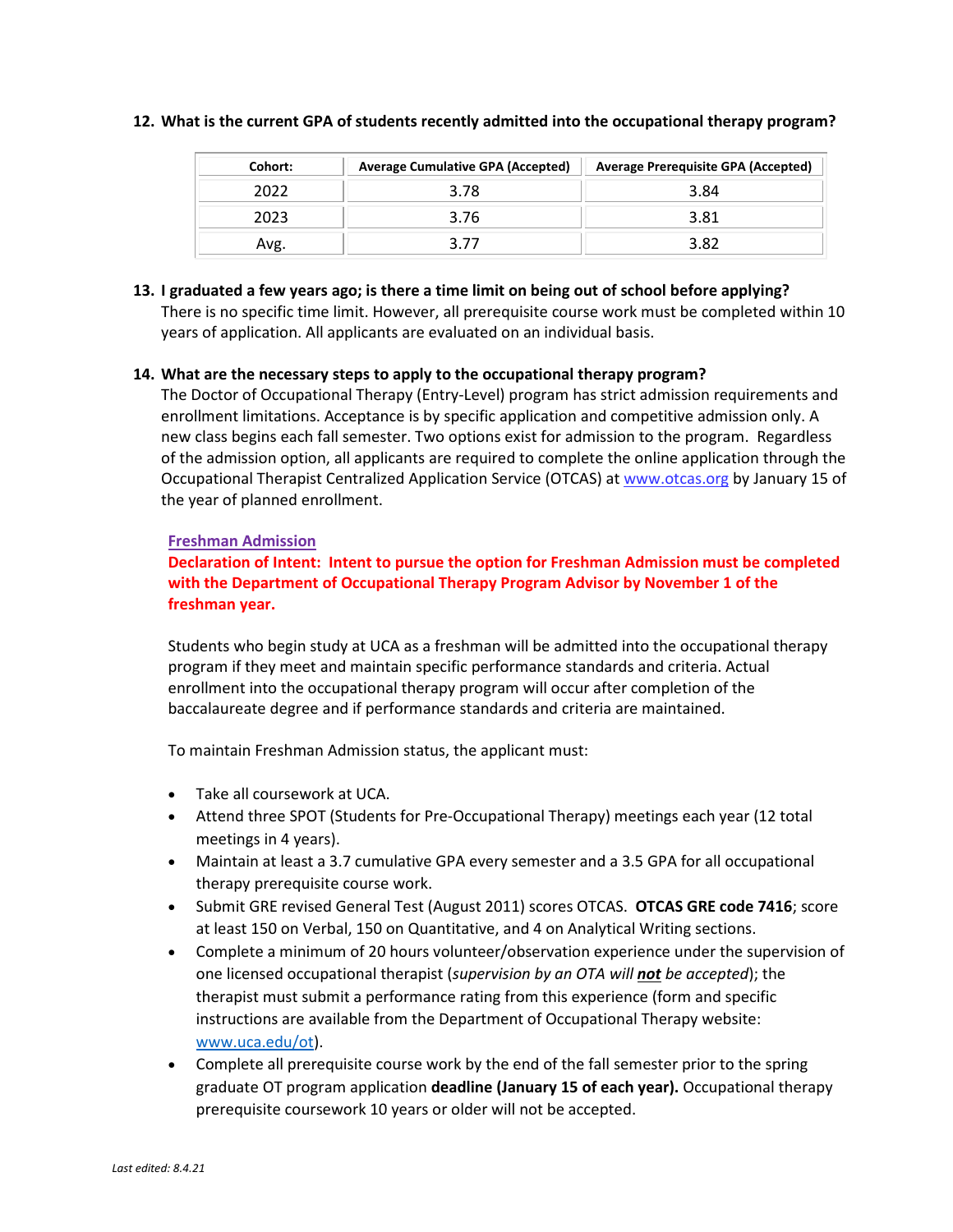- Complete the online application through the Occupational Therapist Centralized Application Service (OTCAS) at www.otcas.org by January 15th of the year of planned enrollment.
- Complete a baccalaureate degree at UCA by May of the year of planned enrollment.

No interview is required of applicants entering the graduate OT program under Freshman Admission. Contact the UCA Occupational Therapy Program Advisor for more details regarding Freshman Admission.

#### **Regular Admission**

### **Application Deadline: January 15 of the year of planned enrollment.**

Those applicants not using the Freshman Admission or those who were not able to maintain performance standards and criteria for Freshman Admission must complete an application for Regular Admission. The deadline for Regular Admission is January  $15<sup>th</sup>$  of the year of planned enrollment.

To be eligible for Regular Admission, by the application deadline, the applicant must:

- Possess a cumulative GPA of 2.75 minimum based on a 4.0 scale or possess at least a 3.0 GPA on the last 60 hours of course work on a 4.0 scale.
- Submit GRE revised General Test (August 2011) and GRE Analytical Writing scores to OTCAS. **OTCAS GRE code 7416.**
- Complete a minimum of 20 hours volunteer/observation experience under the supervision of one licensed occupational therapist (*supervision by an OTA will not be accepted*); the therapist must submit a performance rating from this experience (form and specific instructions are available from the Department of Occupational Therapy website: www.uca.edu/ot).
- Complete all occupational therapy prerequisite course work, with a grade of C or better, by the end of the fall semester prior to the spring graduate OT program application **deadline (January 15 of each year).** Occupational therapy prerequisite course work 10 years or older will not be accepted.
- Complete the online application through the Occupational Therapist Centralized Application Service (OTCAS) at www.otcas.org by January 15<sup>th</sup> of the year of planned enrollment.
- Complete a baccalaureate degree by May of the year of planned enrollment*.*

*NOTE: All college work must be submitted regardless of when completed or the nature of the course work. Work experience is not calculated into the satisfaction of admission requirements.*

Additional information can be found at http://uca.edu/ot/doctor-of-occupational-therapy-otd/.

#### **15. What is the length of the program?**

The program is three years in length.

#### **16. Does the program offer a part-time curriculum or evening classes?**

No. The curriculum requires full time study. We do not offer part-time, online or an evening option. Classes take place during the week generally between the hours of 8am-5pm.

# **17. Are there any other resources to learn more or prepare to apply to the occupational therapy program?**